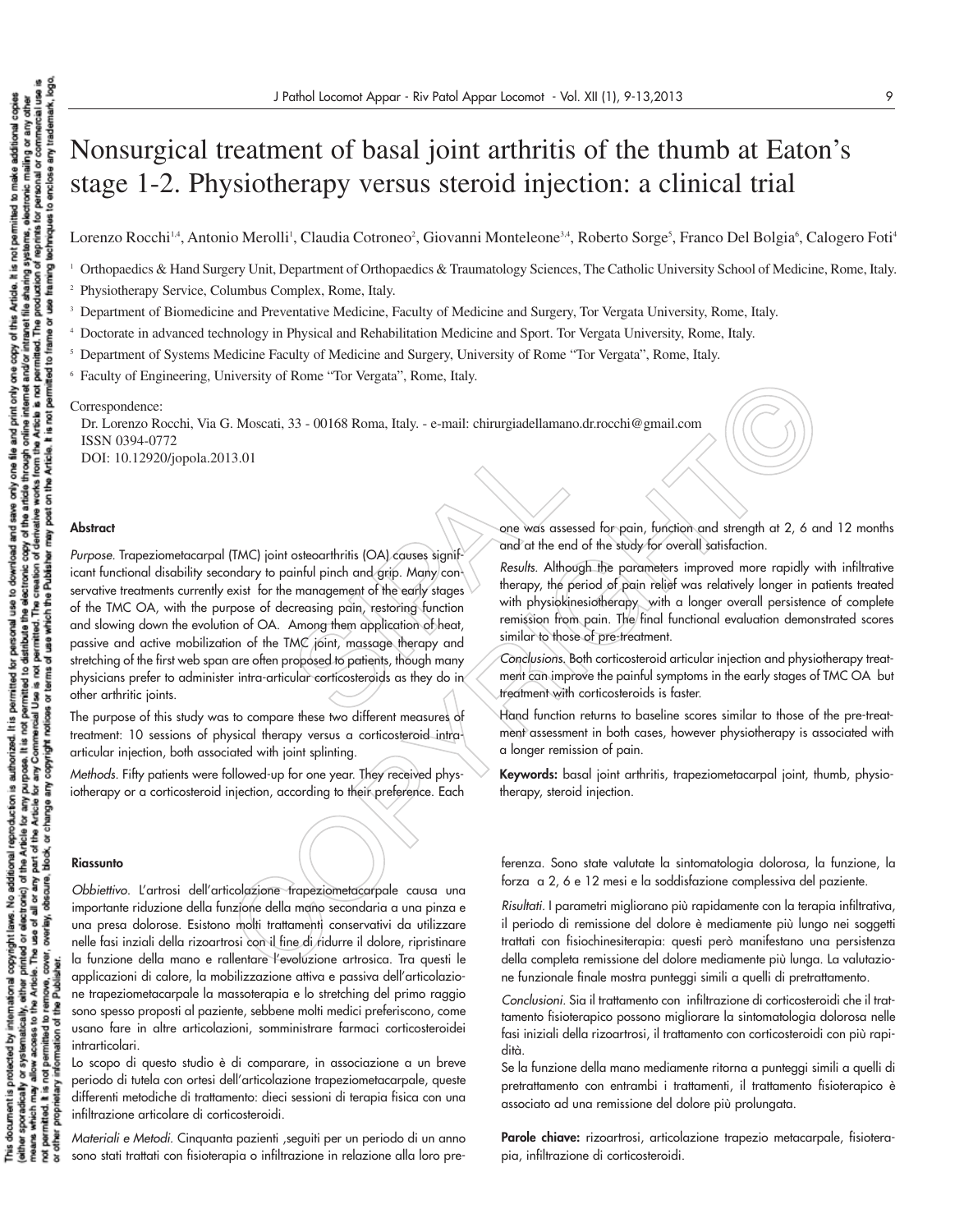# **Introduction**

As reported by several authors<sup>1,2,3</sup> trapeziometacarpal (TMC) joint osteoarthritis (OA), or basal joint arthritis of the thumb, is the second most common degenerative joint disease of the hand and affects mostly middle-aged and elderly postmenopausal women<sup>4</sup>. It is usually idiopathic (primary OA), but instability and occupations involving repetitive thumb use can be associated with TMC  $OA<sub>5,6,2,7</sub>$  as well as rheumatoid arthritis or trauma<sup>7</sup>, although less frequently.

Example 11 and the top of the top of the test of the test of the study. All the test is a side of pain while restoring thumb<br>
sa the standard of care in tilled the of basal joint arthritis or prior<br>
in the study.<br>
joint, w Pain and adduction contracture with narrowing of the first web space often make this pathology a disabling condition by compromising pinch and grasp. Because the TMC joint is instrumental for thumb opposition, not only is the kinematics of the first digital ray greatly impaired, but the overall hand function as well. The degree of OA and the intensity of pain should guide the physician in deciding whether to propose conservative or surgical treatment<sup>8,9,10</sup>. The conservative therapy of TMC OA aims at relieving pain while restoring thumb strength. It has been advocated as the standard of care in patients affected by early stages of basal joint arthritis or prior to surgical reconstruction of the joint, which is indicated in more advanced arthritic stages<sup>8,1</sup>. Several treatments, such as local application of heat, motion exercises and muscle strengthening, have been proposed for the management of TMC joint OA. Another management method for this pathology is intra-articular injection of drugs such as corticosteroids, currently performed by many physicians. Joint protection by splinting has been also advocated as an important element in the conservative management of TMC joint OA11,12,13,14.

The purpose of this study was to compare two groups of patients affected by early stages of TMC joint OAtreated with physiotherapy versus a corticosteroid intra-articular injection, both followed by a period of joint splinting. The authors report the clinical results, to support and verify nonsurgical treatments for the management of this common degenerative hand disease.

# **Materials and Methods**

# *Inclusion criteria*

A prospective study was initiated in January 2011. Patients presenting with primary TMC joint OA at radiographic Eaton-Littler stage 1 to 2 with pain were considered for this study. Eaton classification<sup>1</sup> is a radiographic rating used to define the severity of basal joint arthritis. According to this classification, TMC OA is divided into four stages which correspond to increasing severity: in the first stage there is initial osteoarthritis with subchondral sclerosis without cartilage degeneration; in the second stage the cartilage exhibits initial degeneration as the joint space is reduced. In the third and fourth stages the joint space has disappeared, bone sclerosis is diffuse, geodes and osteophytes are present and larger than 2 mm and may be associated with pantrapezial arthritis. Patient selection was based on clinical evaluation including isolated pain at the base of the first metacarpal, tenderness over the TM joint, a positive grind test result and a radiographic assessment including anteroposterior and lateral views of the TMC joint. Patient suffering from Rheumatoid Arthritis or from the sequelae of trauma were excluded from the study.

# *The patients*

In gas because the rive form in the could be a particular incordinal case.<br>
Sure the proposition, not only is the kinematics Patients were examined from January 2011 to<br>
opposition, not only is the kinematics 2011 in the Patients were examined from January 2011 to December 2011 in the out-patient Orthopaedics & Hand Surgery department of The Catholic University School of Medicine, Rome, Italy. All the potential candidates, affected by pain on the radial side of the carpus, suggestive of TMC joint AO, were referred to and examined by a hand surgeon. If the patient fulfilled the criteria previously stipulated, they were selected for the study. Sixty-nine patients were recruited consecutively in one year. All of them presented painful primary TMC OA with a radiographic Eaton-Littler stage 1 to 2. Two kinds of treatment were proposed to the patients: a physiotherapy program in ten sessions and four weeks of joint protection by splinting, or corticosteroid intra-articular injection, also followed by four weeks of splinting. Between them, 40 patients chose the physiotherapy program, and 29 the joint injection treatment. The first consecutive 25 patients who chose physiotherapy were selected for the study as group *P*, the first consecutive 25 patients who chose the corticoid injection were selected as group *C*. The remaining patients were also treated, but they were not included in the study. Three cases (2 from group *P* and 1 from group *C*) were lost to follow-up, and were therefore replaced by three more consecutive cases.

Between the 50 cases selected for the study, 19 presented with Eaton-Littler stage 1 and 31 at stage 2 on the first examination. In 21 cases TMC OA affected both hands, but pain was more intense on the dominant side. The onset of symptoms ranged from 5 to 26 months prior to treatment (with a mean period of 9 +/- 22 SD months). Women prevailed in sex distribution (41 women versus 9 men). The mean age was 62 years +/- 6 SD (range 44-76). All patients signed a written informed consent to participate in the study.

# *The treatment*

Group *P*: The care plan included 10 physical therapy sessions with a hand therapist, performed from Monday to Friday for two weeks. This included the application of heat (paraffin wax and hot pack), followed by passive and active mobilization of the TMC joint, massage therapy and stretch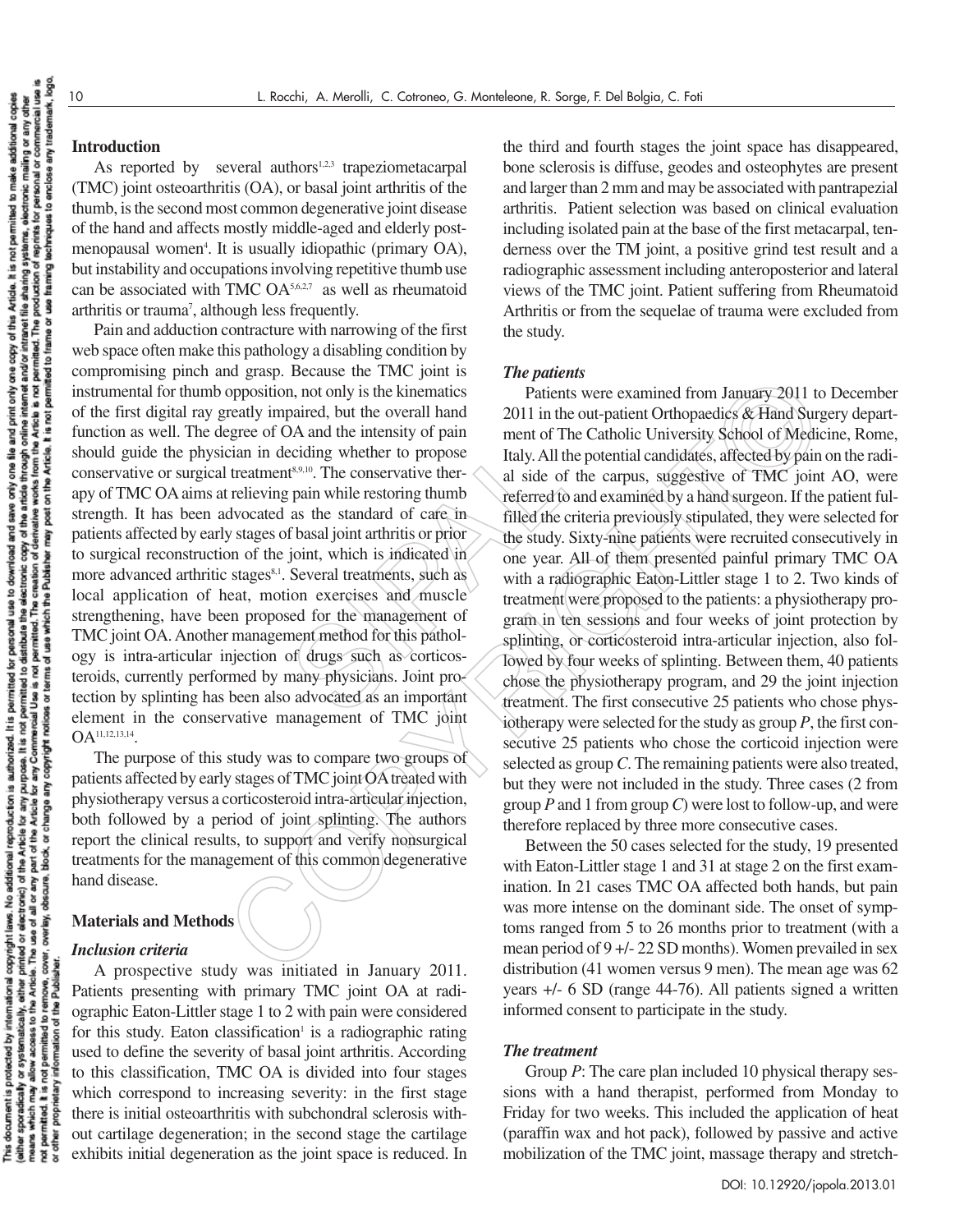ing of the first web span. Athermoplastic custom made thumb spica splint (with wrist in neutral, first metacarpal in slight abduction and free thumb inter-phalangeal joint), was applied during the initial visit.

Group *C*: Patients were treated in an out-patient surgery. Hand skin was disinfected with betadine (10% povidoneiodine) topical antiseptic solution. The TMC joint was palpated through manual manipulation of the patient's thumb. The injection was given with a 25-gauge needle, dorsal to the abductor pollicis longus - extensor pollicis brevis tendons. The needle was manipulated to slip down to the base of the first metacarpal and advanced to pierce the joint capsule. A solution containing methylprednisolone acetate (40mg/1 mL) and lidocaine (10mg) was injected until the joint was full. The hand was then splinted with a previously manufactured thermoplastic spica splint.

#### *Post-treatment care*

In 10 cases<br>
in continuous splinting for<br>
the use are than<br>
in the use are than<br>
in the use are the are the TMC<br>
at two more are the CMC<br>
in TMC joint pain, such as<br>
in TMC joint pain, such as<br>
in TMC joint in an are the c Patients were advised to maintain continuous splinting for four weeks, in order to avoid mechanical stress to the TMC joint and to promote the resolution of inflammation and pain. After this period, they were instructed on hand activities to avoid which may lead to a relapse in TMC joint pain, such as strong grasping, imbalance between joint movement and rest, exposure of the finger joints to vibration, using the joint in an unstable plane<sup>15</sup>.

# *The functional assessment*

Learned to pain restriction between two and substitute<br>
with a previously member of pain term of pain or restriction. One year after treat<br>
in the simpled duril the joint was full. The one pained copin or restriction. One Each patient had a subjective assessment for: 1) TMC joint pain and restriction of activities to four degrees: *1*- no pain or restriction, *2* - mild pain with use and some restriction, *3* - pain at rest with some restriction, *4* - pain at rest with severe restriction; 2) - function in activities of daily living, by a questionnaire for disabilities of the arm, shoulder and hand  $(DASH)^6$ ; 3) - overall satisfaction with treatment, on a scale of 1-10 (1=totally dissatisfied and 10=completely satisfied). (Tab. 1). An objective assessment was undertaken to evaluate key pinch strength, recorded in Kilograms by a Preston pinch meter (Tab. 2).

Assessments were performed in four stages: just prior to treatment, then at 2, 6 and 12 months.

# *Statistical analysis*

All data were initially entered into an Excel database (Microsoft, Redmond, Washington – United States) and the analysis was performed using the Statistical Package for the Social Sciences Windows, version 13.0 (SPSS, Chicago, Illinois, USA). Descriptive statistics consisted of the mean  $\pm$ standard deviation (SD) for parameters with gaussian distriž butions (after confirmation with histograms and the **As in the set of the Set of the Set of the Set of the Set of the Set of Set of Set of Set of Set of Set of Set of Set of Set of Set of Set of Set of Set of Set of Set of Set of Set of Set of Set of Set of Set of Set of Se**  (pre-treatment, 2 months, 6 months, 12 months) was performed with the ANOVA for repeated measures or Kruskal-Wallis (groups>2) or Mann-Whitney (groups=2) for nonparametric variables and the Chi-Square test or Fisher's exact test (if cells<5) for categorical variables.

*p* value of < 0.05 was considered statistically significant.

# **Results**

#### *Pain.* (Table 1 - Panel 1A.)

Group *P*: Prior to treatment we recorded 21 patients with mild pain with use and 4 patients with pain at rest and functional restriction. Between two and six months, 16 patients reported no pain or restriction. One year after treatment just one patient complained of pain at rest and 14 reported occasional mild pain which continued to cause limited restriction. In 10 cases pain was still absent at one year: this value is statistically significant compared to group  $C(p \le 0.05)$ .

Group *C*: Prior to treatment 18 patients reported mild pain with use and 7 reported pain at rest and functional restriction. At two months 20 patients reported no pain or restriction. Results diminished at six months and at one year 17 patients reported some restriction due to pain with use and 6 patients complained of pain at rest.

## *Function in activities of daily living.* (Table 1 - Panel 1B.)

Group *P*: Subjective assessment of functional disability in activities of daily living gave a mean total DASH score of 8.2 pre-treatment. After therapy, mean DASH score progressively decreased to 4.1 six months post-treatment; increasing to 7.2 at one year post-therapy.

Group *C:* The group scored a mean DASH of 10.8 pretreatment. After corticoid injection and splinting, mean DASH score significantly decreased  $(p<0.05)$  to 3.8 two months post-treatment (Panel 1-B); it then rose to 5.3 at six months and to 8.6 at one year post-treatment.

## *Overall satisfaction at one year.* (Table 1 - Panel 1B.)

Group *P*: The group totalled a mean score of 8.2 in overall satisfaction.

Group *C:* The group totalled a mean score of 6.8 in overall satisfaction.

## *Pinch strength.* (Table 1 - Panel 1C.)

Group *P*: The group improved from a mean value of 4.6 kg to a maximum result of 5.8 kg at six months, to a final reading of 5.2 kg at one year.

Group *C:* The group improved from a mean value of 4.3 kg to a maximum result of 5.4 kg at two months, to 4.8 kg at one year.

## *Complications*.

Group *P*: No complications were recorded.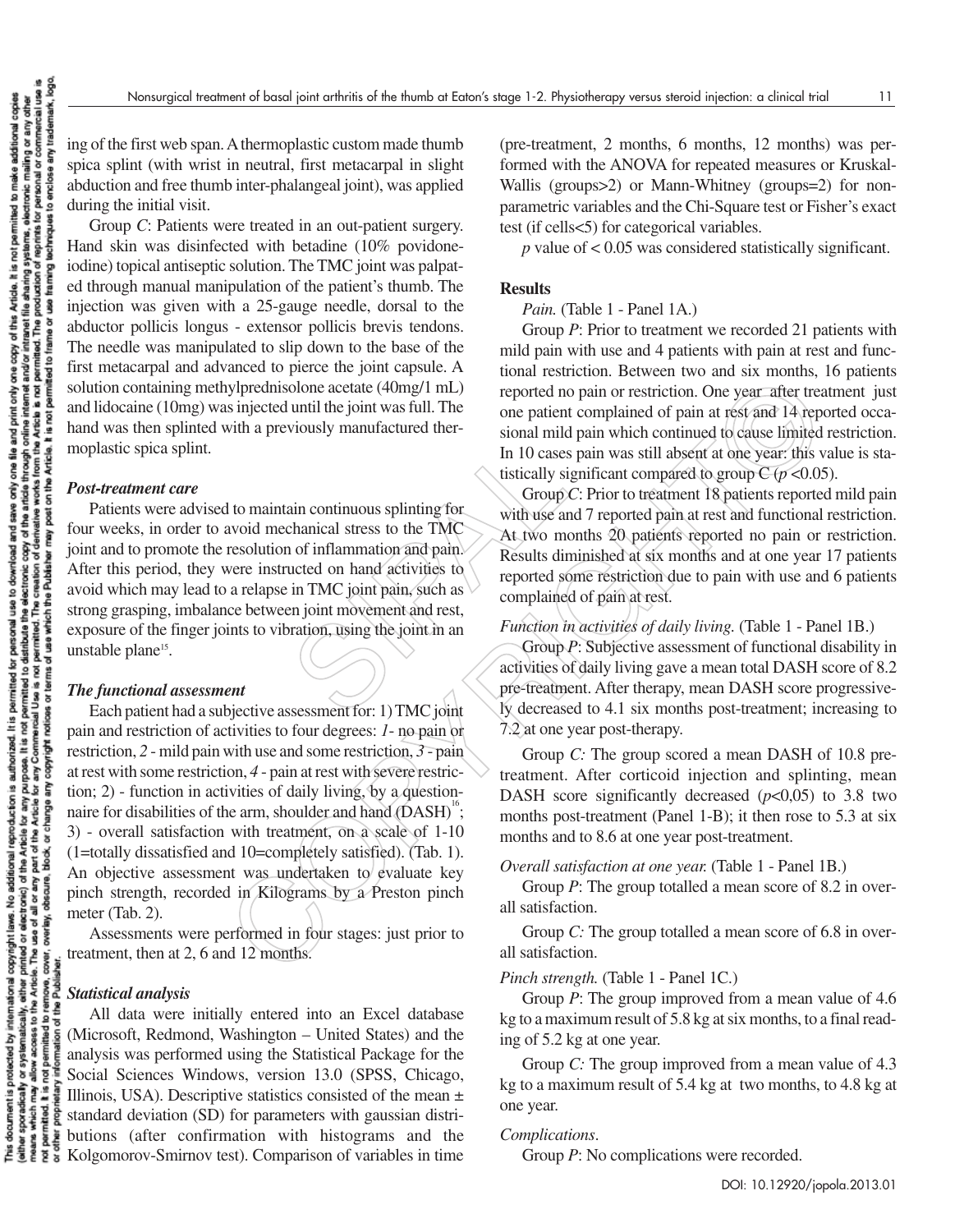| panel 1A.                                                                                                                                                                                                                                                                                                                                                                                                                                                                                                  |                | pre-treatment  | 2 months                                                         | 6 months       | 12 months                                                                                                                                                                                                                                                                                                                                                                                                                                                     |
|------------------------------------------------------------------------------------------------------------------------------------------------------------------------------------------------------------------------------------------------------------------------------------------------------------------------------------------------------------------------------------------------------------------------------------------------------------------------------------------------------------|----------------|----------------|------------------------------------------------------------------|----------------|---------------------------------------------------------------------------------------------------------------------------------------------------------------------------------------------------------------------------------------------------------------------------------------------------------------------------------------------------------------------------------------------------------------------------------------------------------------|
| no pain or restriction                                                                                                                                                                                                                                                                                                                                                                                                                                                                                     | <b>Group P</b> | $\overline{0}$ | 16                                                               | 16             | $10^{\dagger}$                                                                                                                                                                                                                                                                                                                                                                                                                                                |
|                                                                                                                                                                                                                                                                                                                                                                                                                                                                                                            | Group C        | $\overline{0}$ | 20                                                               | 14             | $\mathbf{2}$                                                                                                                                                                                                                                                                                                                                                                                                                                                  |
| mild pain under use: some restriction                                                                                                                                                                                                                                                                                                                                                                                                                                                                      | <b>Group P</b> | 21             | 9                                                                | 8              | 14                                                                                                                                                                                                                                                                                                                                                                                                                                                            |
|                                                                                                                                                                                                                                                                                                                                                                                                                                                                                                            | Group C        | 18             | $\overline{4}$                                                   | 10             | 17                                                                                                                                                                                                                                                                                                                                                                                                                                                            |
| pain score at rest: some restriction                                                                                                                                                                                                                                                                                                                                                                                                                                                                       | <b>Group P</b> | $\overline{4}$ | $\overline{0}$                                                   | $\mathbf{1}$   | $\mathbf{1}$                                                                                                                                                                                                                                                                                                                                                                                                                                                  |
|                                                                                                                                                                                                                                                                                                                                                                                                                                                                                                            | Group C        | $\tau$         | $\mathbf{1}$                                                     | $\mathbf{1}$   | 6                                                                                                                                                                                                                                                                                                                                                                                                                                                             |
| pain at rest: severe restriction                                                                                                                                                                                                                                                                                                                                                                                                                                                                           | <b>Group P</b> | $\overline{0}$ | $\overline{0}$                                                   | $\theta$       | $\overline{0}$                                                                                                                                                                                                                                                                                                                                                                                                                                                |
|                                                                                                                                                                                                                                                                                                                                                                                                                                                                                                            | Group C        | $\overline{0}$ | $\overline{0}$                                                   | $\overline{0}$ | $\overline{0}$                                                                                                                                                                                                                                                                                                                                                                                                                                                |
| panel 1B.                                                                                                                                                                                                                                                                                                                                                                                                                                                                                                  |                | pre-treatment  | 2 months                                                         | 6 months       | 12 months                                                                                                                                                                                                                                                                                                                                                                                                                                                     |
| mean $DASH \pm SD$ score                                                                                                                                                                                                                                                                                                                                                                                                                                                                                   | <b>Group P</b> | $8,2 \pm 1,2$  | $7,4(^{\wedge}) \pm 1,6$                                         | $4.1 \pm 1.4$  | $7,2 \pm 2,8$                                                                                                                                                                                                                                                                                                                                                                                                                                                 |
|                                                                                                                                                                                                                                                                                                                                                                                                                                                                                                            | Group C        | $10,8 \pm 2,0$ | $3,8(*) \pm 1,0$                                                 | $5.3 \pm 0.6$  | $8.6 \pm 0.6$                                                                                                                                                                                                                                                                                                                                                                                                                                                 |
| Overall satisfaction                                                                                                                                                                                                                                                                                                                                                                                                                                                                                       | <b>Group P</b> |                |                                                                  |                | $8,2 \pm 1,8$                                                                                                                                                                                                                                                                                                                                                                                                                                                 |
|                                                                                                                                                                                                                                                                                                                                                                                                                                                                                                            | Group C        |                |                                                                  |                | $6,8 \pm 1,4$                                                                                                                                                                                                                                                                                                                                                                                                                                                 |
| panel 1C.                                                                                                                                                                                                                                                                                                                                                                                                                                                                                                  |                | pre-treatment  | 2 months                                                         | 6 months       | 12 months                                                                                                                                                                                                                                                                                                                                                                                                                                                     |
| Mean Key Pinch strength (kg.)                                                                                                                                                                                                                                                                                                                                                                                                                                                                              | <b>Group P</b> | $4,6 \pm 2,2$  | $5.0 \pm 3.4$                                                    | $5.8 \pm 2.5$  | $5.2 \pm 2.2$                                                                                                                                                                                                                                                                                                                                                                                                                                                 |
|                                                                                                                                                                                                                                                                                                                                                                                                                                                                                                            | Group C        | $4,3 \pm 1,6$  | $5.4 \pm 0.4$                                                    | $5,2 \pm 1,6$  | $4,8 \pm 1,8$                                                                                                                                                                                                                                                                                                                                                                                                                                                 |
| (†) $p<0,05$ ; to 2 months Group P vs Group C; $(\frac{*}{2})$ p<0,05 pre-treatment vs 2 months; ( $\frac{N}{2}$ p<0,05; to 2 months Group P vs Group C<br>Group C: in six cases an episode of temporary acute local<br>pain and inflammation was recorded, starting between 1 and<br>6 hours after the injection and resolving spontaneously, after<br>one-to-two days. Patients were cautioned about this possibil-<br>ity and they were instructed to apply a cold pack over the joint<br>if necessary. |                |                | was observed.                                                    |                | in a study of 30 patients with a mean age similar to our study<br>group (61 years old), suffering from TMC osteoarthritis treat-<br>ed with corticosteroid infiltration and temporary splinting, a<br>remission of pain for more than 18 months in 6 out of 7 cases<br>with Eaton stage 1 and in 40% of cases with Eaton Stage 2-3                                                                                                                            |
| <b>Discussion</b><br>This study prospectively compares the benefits of intra-<br>articular corticosteroid injection with physiotherapy treatment<br>including application of heat and kinesiotherapy. The study<br>group consisted of patients with early arthritis of the TMC<br>joint (Eaton stages 1-2).<br>At the first follow-un visit (two months) both groups                                                                                                                                       |                |                | quently associated with the development of OA TMC <sup>6</sup> . |                | In the onset of degenerative disease of the TMC, and the<br>painful symptoms that follow, work activity plays an impor-<br>tant role. In fact, some occupations such as tailors, dressmak-<br>ers, and milliners, sewers, embroiderers and activities that<br>involve hand positions such as tip, lateral, palmar or forceful<br>pinch causing high pressure patterns in the CMC joint are fre-<br>This aspect has not been considered in the research nor in |

| Table 1. SUBJECTIVE OUTCOMES: groups $P(n=25)$ vs C (n=25) |  |  |
|------------------------------------------------------------|--|--|
|------------------------------------------------------------|--|--|

#### **Discussion**

At the first follow-up visit (two months) both groups demonstrated an improvement of the considered parameters (pain, function, strength) with total remission of pain in the majority of subjects (group *P*: 16/25; Group *C*: 20/25).

In the group of subjects treated with corticosteroid injection a statistically significant improvement  $(p < 0.05)$  of the DASH score was observed compared to both pre-treatment clinical conditions and the group treated with physical therapy.

The benefits of treatment of osteoarthritis by intra-articular corticosteroids are already known. Day et al.<sup>11</sup> In addition,

This aspect has not been considered in the research nor in the above study, given the lack of a program of joint protection and prevention of relapse related to the performance of these particular occupational activities that may affect the extension of pain remission period.

Physiotherapy treatment, from the functional point of view, exhibits less evident results in the early stages; on final inspection, however, a significantly greater number of patients (*p* <0.05) in the group *P* (10/25) experienced prolonged painful symptomatology remission compared to group *C*.